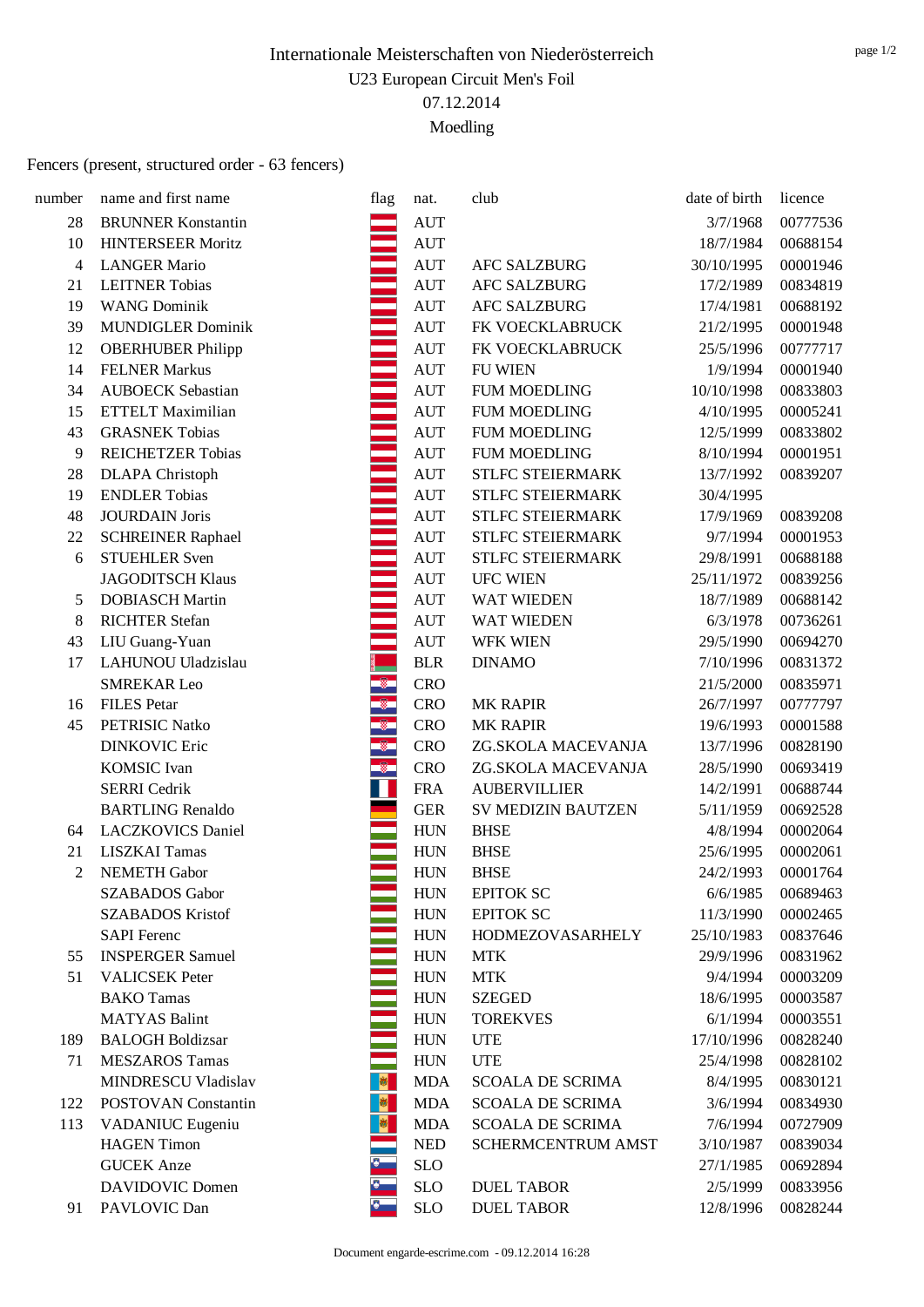#### Fencers (present, structured order - 63 fencers)

| number | name and first name          | flag          | nat.       | club                        | date of birth | licence  |
|--------|------------------------------|---------------|------------|-----------------------------|---------------|----------|
|        | <b>STARC Luka</b>            | $\delta$      | <b>SLO</b> | <b>DUEL TABOR</b>           | 28/5/1998     | 00833959 |
|        | <b>TRSTENJAK Tim</b>         | $\bullet$     | <b>SLO</b> | <b>DUEL TABOR</b>           | 26/8/1998     | 00833953 |
| 84     | <b>FIJAVZ BACOVNIK Lovro</b> | $\delta$      | <b>SLO</b> | <b>SK RUDOLF CVETKO</b>     | 1/4/1995      | 00003641 |
| 64     | <b>MRAVLJAK Jure</b>         | $\frac{1}{2}$ | <b>SLO</b> | <b>SK RUDOLF CVETKO</b>     | 25/2/1996     | 00830733 |
|        | <b>BUGARIN</b> Dimitrije     | $^{\circ}$    | <b>SRB</b> | <b>MK OMLADINAC</b>         | 16/1/1997     | 00833931 |
|        | <b>KOVACEVIC Miljan</b>      | <b>B</b>      | <b>SRB</b> | <b>MK OMLADINAC</b>         | 16/4/1990     | 00830548 |
|        | PETROVIC Vladimir            | <b>B</b>      | <b>SRB</b> | <b>MK OMLADINAC</b>         | 20/5/1988     | 00690466 |
|        | <b>DOUSSE</b> Christian      | ٠             | <b>SUI</b> | <b>CAL LAUSANNE</b>         | 16/5/1960     | 00690825 |
|        | DOENZ Jonathan               | ٠             | <b>SUI</b> | <b>CEM MORGES</b>           | 4/3/1991      | 00690824 |
| 30     | <b>STALDER</b> Leonard       | ٠             | SUI        | <b>CEM MORGES</b>           | 21/11/1993    | 00001791 |
|        | <b>STEHLI Lucas</b>          | ٠             | <b>SUI</b> | <b>FSZ ZUERICH</b>          | 30/1/1984     | 00838973 |
| 31     | <b>BLANAR Samuel</b>         |               | <b>SVK</b> | <b>SLAVIA STU BRATISLAV</b> | 16/9/1994     | 00000032 |
| 32     | <b>GALAN</b> Jan             | 电工            | <b>SVK</b> | <b>SLAVIA STU BRATISLAV</b> | 21/12/1995    | 00000036 |
|        | <b>KRALIK Andrej</b>         | 嗖一            | <b>SVK</b> | <b>SLAVIA STU BRATISLAV</b> | 1/1/1991      | 00690500 |
| 196    | <b>SIMEUNOVIC Rastislav</b>  | 博士            | <b>SVK</b> | <b>SLAVIA STU BRATISLAV</b> | 7/2/1995      | 00000035 |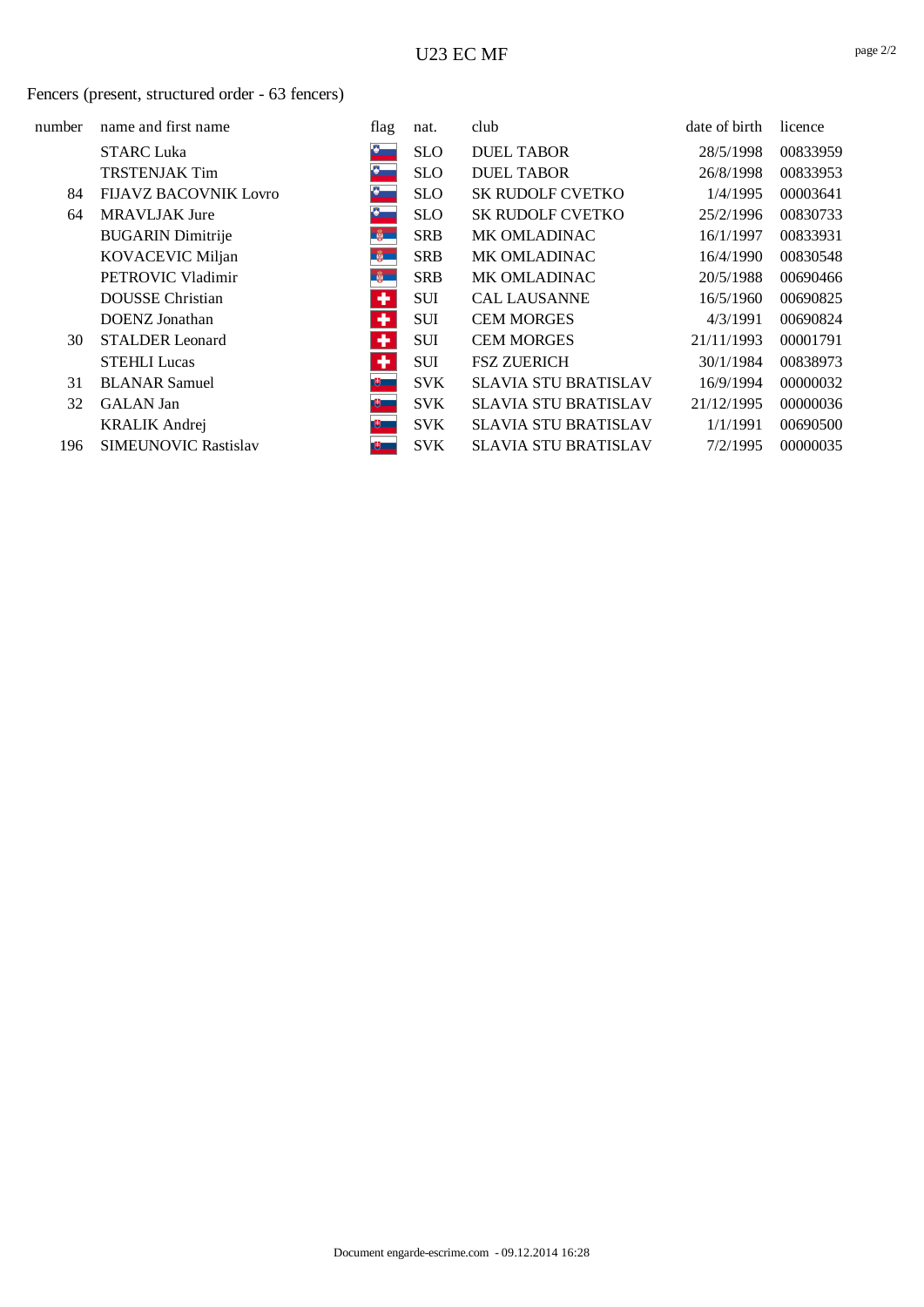# Formula of the competition

63 fencers

1 poules: round

63 fencers 9 poules of 7 Separation by : countries, clubs 50 qualifiers

\_\_\_\_\_\_\_\_\_\_\_\_\_\_\_\_\_\_\_\_\_\_\_\_\_\_\_\_\_\_\_\_\_

Direct elimination : 50 fencers

Direct elimination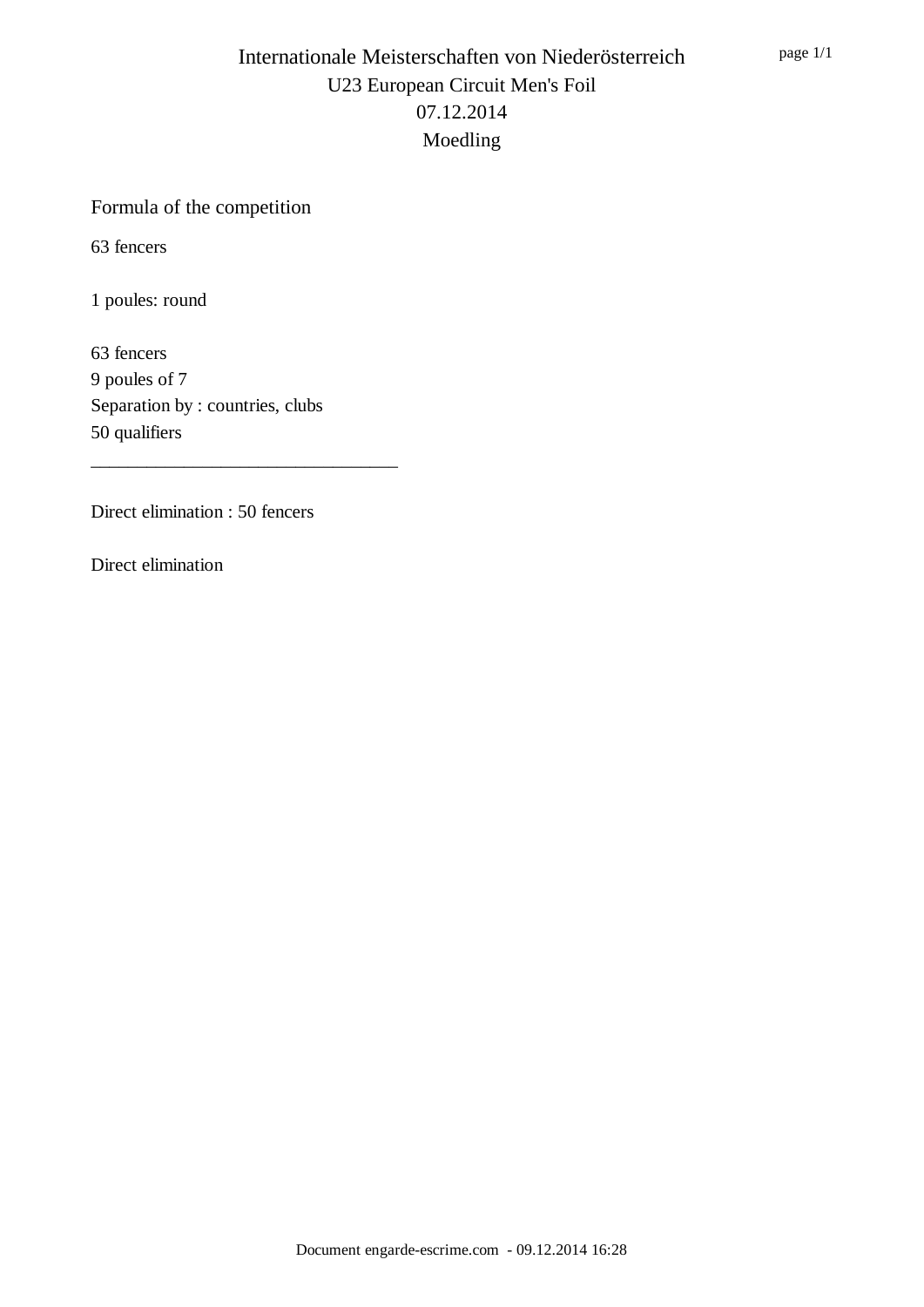Poules, round No 1

Poule No 1 9:10 piste No 1 Referee: BRIGOLA Peter AUT

|                                           |                             |                             |                                                                                                                               | V/M   | ind.           | <b>HS</b> | rank                     |
|-------------------------------------------|-----------------------------|-----------------------------|-------------------------------------------------------------------------------------------------------------------------------|-------|----------------|-----------|--------------------------|
| <b>DLAPA</b> Christoph                    | <b>AUT</b>                  | <b>STLFC STEIERMARK</b>     | V <sub>l</sub><br>$\overline{2}$<br>V<br>$\boldsymbol{0}$<br>$\mathbf{1}$<br>$\mathbf{1}$                                     | 0.333 | $-11$          | 14        | 5                        |
| <b>DOUSSE</b> Christian                   | <b>SUI</b>                  | <b>CAL LAUSANNE</b>         | $\overline{3}$<br>$\mathcal{L}_{\mathcal{A}}$<br> V <br>$\overline{0}$<br>$\mathbf{1}$<br>$\overline{4}$<br>$\overline{4}$    | 0.167 | $-10$          | 17        | 6                        |
| <b>TRSTENJAK Tim</b>                      | <b>SLO</b>                  | <b>DUEL TABOR</b>           | $\overline{2}$<br>$\overline{2}$<br>$\sqrt{2}$<br>$\sqrt{2}$<br>$\mathcal{L}_{\mathcal{A}}$<br>$\mathbf{0}$<br>$\mathbf{1}$   | 0.000 | $-21$          | 9         | $\overline{7}$           |
| <b>ETTELT Maximilian</b>                  | <b>AUT</b>                  | <b>FUM MOEDLING</b>         | $\overline{2}$<br>$\overline{V}$<br>V<br>V<br>$\mathcal{C}^{\mathcal{A}}$<br>$\overline{\mathsf{V}}$<br>V                     | 0.833 | 13             | 27        | $\overline{2}$           |
| <b>NEMETH Gabor</b>                       | ${\rm HUN}$                 | <b>BHSE</b>                 | $\mathbf{V}$<br> V <br>V<br> V <br>$\mathcal{C}^{\mathcal{A}}$<br>$\mathbf V$<br>V                                            | 1.000 | 18             | 30        | $\mathbf{1}$             |
| <b>SIMEUNOVIC Rastislav</b>               | <b>SVK</b>                  | <b>SLAVIA STU BRATISLAV</b> | $\overline{2}$<br>$\mathbf V$<br> V <br>$\overline{4}$<br>$\sim$<br>V<br>V                                                    | 0.667 | 9              | 26        | 3                        |
| VADANIUC Eugeniu                          | <b>MDA</b>                  | <b>SCOALA DE SCRIMA</b>     | $\overline{2}$<br>3<br>V<br>$\overline{V}$<br> V <br>3<br>$\mathcal{L}_{\mathcal{A}}$                                         | 0.500 | $\overline{2}$ | 23        | $\overline{4}$           |
| Poule No 2 9:10 piste No 2                |                             |                             |                                                                                                                               |       |                |           |                          |
| Referee: PETROVIC Nikola SRB MK OMLADINAC |                             |                             |                                                                                                                               |       |                |           |                          |
|                                           |                             |                             |                                                                                                                               | V/M   | ind.           | HS        | rank                     |
| <b>LANGER Mario</b>                       | <b>AUT</b>                  | <b>AFC SALZBURG</b>         | V <sub>l</sub><br>$\mathbf V$<br>V<br>$\overline{2}$<br> V <br>$\overline{4}$<br>in 1                                         | 0.667 | 14             | 26        | $\overline{2}$           |
| <b>STALDER</b> Leonard                    | <b>SUI</b>                  | <b>CEM MORGES</b>           | V <br>V<br>$\overline{V}$<br>$\overline{2}$<br>$\overline{4}$<br>V3                                                           | 0.667 | 5              | 24        | 3                        |
| POSTOVAN Constantin                       | <b>MDA</b>                  | <b>SCOALA DE SCRIMA</b>     | V <br>V<br>$\overline{2}$<br>$\mathcal{C}^{\mathcal{A}}$<br>V<br>$\mathbf{1}$<br>$\mathbf{1}$                                 | 0.500 | $-2$           | 19        | $\overline{\mathcal{L}}$ |
| <b>BRUNNER Konstantin</b>                 | <b>AUT</b>                  |                             | $\mathcal{C}^{\mathcal{A}}$<br>$\overline{2}$<br>$\mathbf{0}$<br>$\mathbf{1}$<br>$\mathbf{0}$<br>$\mathbf{1}$<br>$\mathbf{1}$ | 0.000 | $-25$          | 5         | $\overline{7}$           |
| PAVLOVIC Dan                              | <b>SLO</b>                  | <b>DUEL TABOR</b>           | $\overline{2}$<br>$\overline{4}$<br>$\overline{4}$<br>V<br>$\mathcal{L}_{\mathcal{A}}$<br>$\overline{4}$<br>$\overline{3}$    | 0.167 | $-5$           | 22        | 6                        |
| <b>BARTLING Renaldo</b>                   | <b>GER</b>                  | <b>SV MEDIZIN BAUTZEN</b>   | $\overline{2}$<br>V<br>V<br>V<br>$\mathbf{1}$<br>$\mathbf{1}$                                                                 | 0.500 | $-3$           | 19        | 5                        |
| <b>MATYAS Balint</b>                      | <b>HUN</b>                  | <b>TOREKVES</b>             | $\overline{V}$<br>$\mathbf{V}$<br> V <br>V<br>V <sub>l</sub><br>V                                                             | 1.000 | 16             | 30        | $\mathbf{1}$             |
| Poule No 3 9:10 piste No 3                |                             |                             |                                                                                                                               |       |                |           |                          |
| Referee: ALTANOV Yanaki SUI CEM MORGES    |                             |                             |                                                                                                                               |       |                |           |                          |
|                                           |                             |                             |                                                                                                                               | V/M   | ind.           | HS        | rank                     |
| <b>SZABADOS</b> Gabor                     | ${\rm HUN}$                 | <b>EPITOK SC</b>            | $\overline{3}$<br>V<br>V <sub>l</sub><br> V <br>$\overline{3}$<br>V                                                           | 0.667 | 5              | 26        | $\overline{2}$           |
| <b>SCHREINER Raphael</b>                  | <b>AUT</b>                  | <b>STLFC STEIERMARK</b>     | $\overline{3}$<br>$\mathbf{V}$<br>$\overline{2}$<br>$\mathcal{L}_{\mathcal{A}}$<br>V<br>$\mathbf{0}$<br>$\mathbf{1}$          | 0.333 | $-11$          | 16        | 6                        |
| <b>FIJAVZ BACOVNIK Lovro</b>              | <b>SLO</b>                  | <b>SK RUDOLF CVETKO</b>     | $\mathbb{R}^n$<br>3<br>3<br>3<br>$\overline{3}$<br>$\overline{3}$<br>$\overline{V}$                                           | 0.167 | $-8$           | 20        | $\overline{7}$           |
| <b>BALOGH Boldizsar</b>                   | <b>HUN</b>                  | <b>UTE</b>                  | V <br>$\mathcal{L}_{\mathcal{A}}$<br>$\overline{V}$<br>$\overline{4}$<br>$\overline{4}$<br>$\mathbf{V}$<br>$\mathbf{1}$       | 0.500 | $\mathbf{0}$   | 24        | 5                        |
| <b>DOBIASCH Martin</b>                    | <b>AUT</b>                  | WAT WIEDEN                  | $\overline{2}$<br>$\overline{4}$<br>V<br>V <sub>l</sub><br>$\mathcal{L}_{\mathcal{A}}$<br>V<br>$\overline{\mathcal{L}}$       | 0.500 | $\overline{3}$ | 25        | $\overline{4}$           |
| <b>BLANAR Samuel</b>                      | <b>SVK</b>                  | <b>SLAVIA STU BRATISLAV</b> | $\overline{\mathsf{V}}$<br>V<br> V <br>$\overline{4}$<br> V <br>$\sim$<br>2                                                   | 0.667 | $\overline{4}$ | 26        | 3                        |
| <b>DINKOVIC Eric</b>                      | <b>CRO</b>                  | ZG.SKOLA MACEVANJA          | $\overline{V}$<br>3<br>$\overline{\mathbf{V}}$<br>V<br>$\mathbf{1}$<br>V<br>a a                                               | 0.667 | $\tau$         | 24        | $\mathbf{1}$             |
| Poule No 4 9:10 piste No 4                |                             |                             |                                                                                                                               |       |                |           |                          |
| Referee: SPEH Klemen SLO                  |                             |                             |                                                                                                                               |       |                |           |                          |
|                                           |                             |                             |                                                                                                                               | V/M   | ind.           | <b>HS</b> | rank                     |
| <b>LEITNER Tobias</b>                     | <b>AUT</b>                  | <b>AFC SALZBURG</b>         | $\overline{2}$<br>V<br>$\overline{4}$<br>$\overline{3}$<br>$\boldsymbol{0}$<br>$\overline{2}$<br>$\mathcal{C}$                | 0.167 | $-12$          | 16        | 7                        |
| <b>GALAN</b> Jan                          | <b>SVK</b>                  | <b>SLAVIA STU BRATISLAV</b> | $\overline{V}$<br>$\overline{2}$<br>3<br>$\overline{4}$<br>V<br> V                                                            | 0.500 | $\mathbf{1}$   | 24        | $\overline{4}$           |
| <b>MESZAROS Tamas</b>                     | <b>HUN</b>                  | <b>UTE</b>                  | $\overline{2}$<br>$\overline{V}$<br>$\overline{\mathsf{V}}$<br>$\overline{\mathbf{V}}$<br>$\overline{\mathbf{V}}$<br>V<br>T.  | 0.833 | 12             | 27        | $\mathbf{1}$             |
| <b>STUEHLER Sven</b>                      | <b>AUT</b>                  | <b>STLFC STEIERMARK</b>     | $\overline{\mathsf{V}}$<br>$\mathfrak{Z}$<br>$\mathbf V$<br>V<br>$\mathcal{C}^{\mathcal{A}}$<br>$\mathbf V$<br>V              | 0.833 | 11             | 28        | $\overline{2}$           |
| <b>HAGEN</b> Timon                        | $\ensuremath{\mathsf{NED}}$ | <b>SCHERMCENTRUM AMSTE</b>  | $\overline{3}$<br>3<br>V<br>3<br>$\mathcal{L}_{\mathcal{A}}$<br>$\boldsymbol{0}$<br>$\mathfrak{Z}$                            | 0.167 | $-12$          | 17        | 6                        |
| KOVACEVIC Miljan                          | <b>SRB</b>                  | MK OMLADINAC                | $\overline{2}$<br>$\mathbf V$<br>V<br>$\mathfrak{Z}$<br>V<br>$\mathcal{L}_{\mathcal{A}}$<br>$\overline{4}$                    | 0.500 | $-1$           | 24        | 5                        |
| <b>SMREKAR Leo</b>                        | <b>CRO</b>                  |                             | $\overline{\mathsf{V}}$<br>$\overline{2}$<br>$\overline{4}$<br>$\overline{4}$<br>V<br> V <br>$\mathcal{L}_{\mathcal{A}}$      | 0.500 | $\mathbf{1}$   | 25        | 3                        |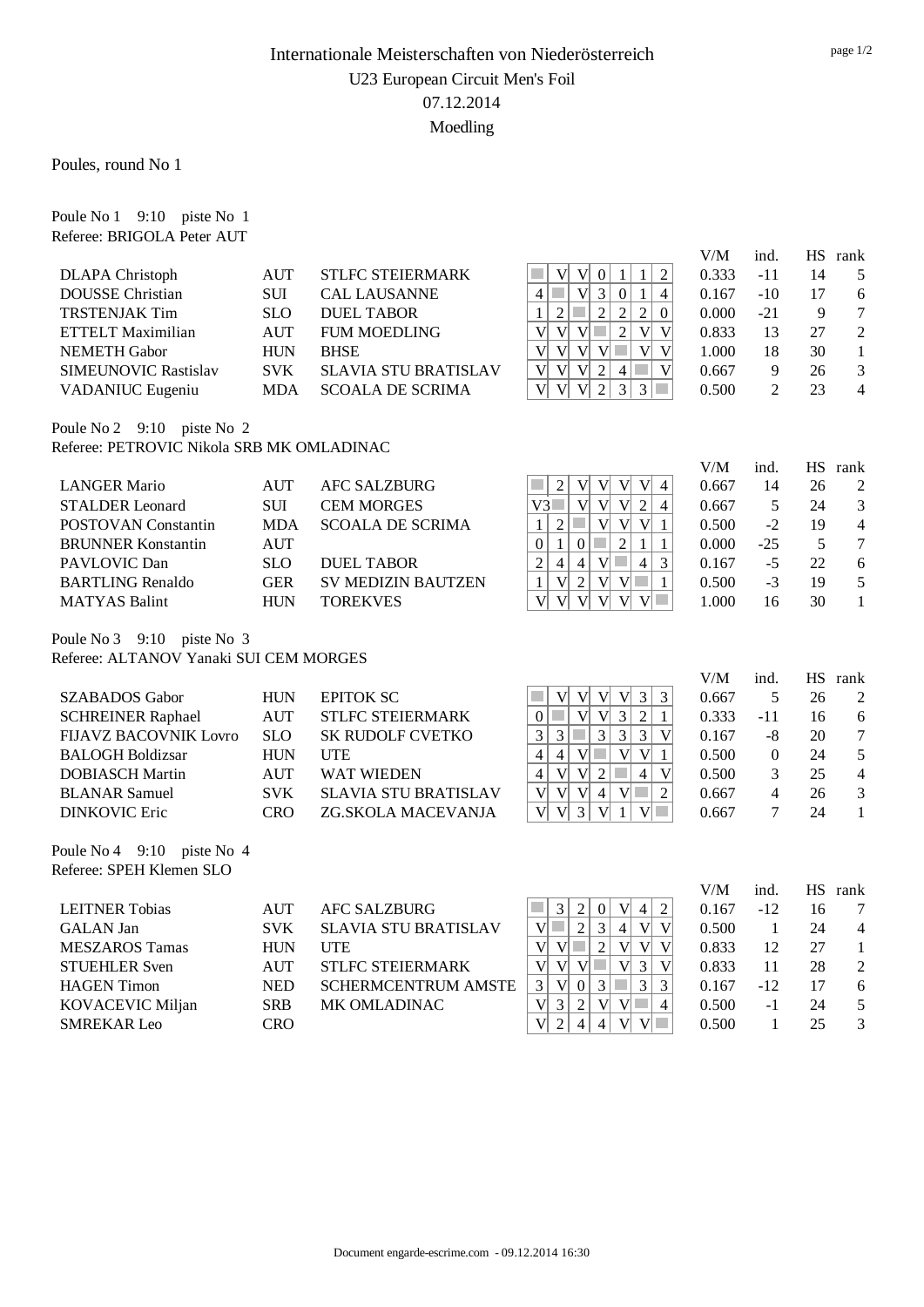| Poule No $5 \quad 9:10 \quad \text{piste No} \quad 5$ |  |  |
|-------------------------------------------------------|--|--|
| Referee: LANGE Robert GER                             |  |  |

|                                                           |            |                             |                                                                                                                                     | V/M   | ind.             | <b>HS</b> | rank           |
|-----------------------------------------------------------|------------|-----------------------------|-------------------------------------------------------------------------------------------------------------------------------------|-------|------------------|-----------|----------------|
| <b>RICHTER Stefan</b>                                     | <b>AUT</b> | <b>WAT WIEDEN</b>           | V <sub>1</sub><br>$\sqrt{2}$<br>V<br>$\boldsymbol{2}$<br>$\mathfrak{Z}$<br>1                                                        | 0.333 | $-5$             | 18        | 5              |
| <b>KRALIK Andrej</b>                                      | <b>SVK</b> | <b>SLAVIA STU BRATISLAV</b> | $V$ $\Box$<br>V<br> V <br> V <br>V <sub>l</sub><br>$\mathbf{1}$                                                                     | 0.833 | 17               | 26        | $\mathbf{1}$   |
| <b>LISZKAI Tamas</b>                                      | <b>HUN</b> | <b>BHSE</b>                 | $V _1$<br>T.<br> V <br>V <sub>l</sub><br>V V                                                                                        | 0.833 | 13               | 26        | $\mathfrak{2}$ |
| <b>AUBOECK Sebastian</b>                                  | <b>AUT</b> | <b>FUM MOEDLING</b>         | V<br>3<br>$\overline{3}$<br>п<br>V<br>$\mathbf{1}$<br>$\mathbf{0}$                                                                  | 0.333 | $-6$             | 17        | 6              |
| <b>MRAVLJAK Jure</b>                                      | <b>SLO</b> | SK RUDOLF CVETKO            | $\overline{3}$<br>$\mathcal{L}_{\mathcal{A}}$<br>$\overline{4}$<br>$\mathbf{1}$<br>$\mathbf{1}$<br>$\boldsymbol{0}$<br>$\mathbf{1}$ | 0.000 | $-20$            | 10        | $\tau$         |
| <b>KOMSIC</b> Ivan                                        | <b>CRO</b> | ZG.SKOLA MACEVANJA          | V<br>V <sub>1</sub><br>$ V $ $ V $<br> 0 <br>$\Box$ 3                                                                               | 0.667 | $\mathfrak{Z}$   | 23        | 3              |
| MINDRESCU Vladislav                                       | <b>MDA</b> | <b>SCOALA DE SCRIMA</b>     | V <br>$\mathfrak{2}$<br>$V$ $\Box$<br>$\overline{0}$<br>$\overline{0}$<br>V <sub>l</sub>                                            | 0.500 | $-2$             | 17        | $\overline{4}$ |
|                                                           |            |                             |                                                                                                                                     |       |                  |           |                |
| Poule No 6 9:10 piste No 6<br>Referee: SZILASSY Bence HUN |            |                             |                                                                                                                                     |       |                  |           |                |
|                                                           |            |                             |                                                                                                                                     | V/M   | ind.             | <b>HS</b> | rank           |
| <b>ENDLER Tobias</b>                                      | <b>AUT</b> | <b>STLFC STEIERMARK</b>     | $\overline{3}$<br>$\mathfrak{Z}$<br>3<br>V<br>V<br>1                                                                                | 0.333 | $-5$             | 20        | 5              |
| LIU Guang-Yuan                                            | <b>AUT</b> | <b>WFK WIEN</b>             | $\mathbf{V}$<br>$\overline{2}$<br>3<br>$\mathbf V$<br>$\sim$<br>1<br>$\overline{c}$                                                 | 0.333 | $-8$             | 18        | 6              |
| <b>REICHETZER Tobias</b>                                  | <b>AUT</b> | <b>FUM MOEDLING</b>         | $\mathbf{V}$<br>V<br> V <br>$\overline{V}$<br>V<br>$\overline{4}$                                                                   | 0.833 | 13               | 29        | $\mathbf{1}$   |
| <b>BAKO</b> Tamas                                         | <b>HUN</b> | <b>SZEGED</b>               | $\mathbf{V}$<br>$\overline{3}$<br>V<br>$\mathbf{V}$<br>$\sim$<br>$\mathbf V$<br>$\overline{4}$                                      | 0.667 | 10               | 27        | $\mathfrak{Z}$ |
| <b>LACZKOVICS Daniel</b>                                  | <b>HUN</b> | <b>BHSE</b>                 | 3<br>V<br> V <br>$\mathcal{L}_{\mathcal{A}}$<br>V<br>V<br> V                                                                        | 0.833 | $\overline{7}$   | 28        | $\overline{2}$ |
| <b>STARC Luka</b>                                         | <b>SLO</b> | <b>DUEL TABOR</b>           | V4 3<br>$\sqrt{2}$<br>$\overline{2}$<br>$\mathbf{1}$<br>T.<br>$\overline{4}$                                                        | 0.167 | $-12$            | 16        | $\tau$         |
|                                                           | <b>SRB</b> | MK OMLADINAC                | $\overline{3}$<br>$\overline{3}$<br>$\mathbf V$<br>$V\Box$<br>$\overline{4}$                                                        | 0.333 | $-5$             | 21        | $\overline{4}$ |
| PETROVIC Vladimir                                         |            |                             | $\mathbf{1}$                                                                                                                        |       |                  |           |                |
| Poule No 7 9:10 piste No 7                                |            |                             |                                                                                                                                     |       |                  |           |                |
| Referee: GENSER Martina AUT FUM MOEDLING                  |            |                             |                                                                                                                                     |       |                  |           |                |
|                                                           |            |                             |                                                                                                                                     | V/M   | ind.             | HS        | rank           |
| <b>HINTERSEER Moritz</b>                                  | <b>AUT</b> |                             | V <br>V V<br>$\mathbf V$<br>V<br>$\overline{2}$                                                                                     | 0.833 | 15               | 27        | $\mathbf{1}$   |
| <b>INSPERGER Samuel</b>                                   | <b>HUN</b> | <b>MTK</b>                  | $\mathbf{V}$<br>$\overline{2}$<br>V<br>V<br>$\overline{4}$<br>$\mathbf{1}$                                                          | 0.500 | $-2$             | 22        | $\sqrt{5}$     |
| <b>GUCEK</b> Anze                                         | <b>SLO</b> |                             | $\overline{2}$<br>$\overline{2}$<br> V <br>$\mathfrak{Z}$<br>$\mathcal{C}$<br>$\overline{3}$<br>$\mathbf{1}$                        | 0.167 | $-13$            | 16        | 6              |
| <b>WANG Dominik</b>                                       | <b>AUT</b> | <b>AFC SALZBURG</b>         | $\overline{2}$<br>$\overline{\mathsf{V}}$<br>$\overline{V}$<br>V<br>$\mathbf{0}$<br>V<br>a a                                        | 0.667 | $\overline{4}$   | 22        | $\mathfrak{Z}$ |
| <b>SZABADOS Kristof</b>                                   | <b>HUN</b> | <b>EPITOK SC</b>            | $\mathbf{V}$<br> V <br>V<br>V<br>T.<br>V<br>$\overline{4}$                                                                          | 0.833 | 14               | 29        | $\sqrt{2}$     |
| <b>BUGARIN Dimitrije</b>                                  | <b>SRB</b> | MK OMLADINAC                | $\sqrt{2}$<br>$\boldsymbol{0}$<br>$\overline{2}$<br>$\overline{2}$<br>$\overline{4}$<br>$\mathbf{0}$                                | 0.000 | $-20$            | 10        | $\overline{7}$ |
| PETRISIC Natko                                            | <b>CRO</b> | <b>MK RAPIR</b>             | $\overline{3}$<br>$\mathbf{V}$<br>V<br>$\overline{4}$<br>$\overline{4}$<br>V<br>$\mathcal{L}^{\mathcal{A}}$                         | 0.500 | $\overline{2}$   | 26        | $\overline{4}$ |
| Poule No 8 9:10 piste No 8                                |            |                             |                                                                                                                                     |       |                  |           |                |
| Referee: LIMOV Darko CRO                                  |            |                             |                                                                                                                                     |       |                  |           |                |
|                                                           |            |                             |                                                                                                                                     | V/M   | ind.             |           | HS rank        |
| <b>GRASNEK Tobias</b>                                     | <b>AUT</b> | <b>FUM MOEDLING</b>         | $\overline{2}$<br>$\overline{2}$<br>$\mathbf{1}$<br>$\overline{2}$<br>$\mathbf{1}$<br>1                                             | 0.000 | $-21$            | 9         | $\tau$         |
| <b>SERRI</b> Cedrik                                       | <b>FRA</b> | <b>AUBERVILLIER</b>         | $V$ $\Box$<br> V V V V V                                                                                                            | 1.000 | 22               | 30        | $\mathbf{1}$   |
| <b>VALICSEK Peter</b>                                     | <b>HUN</b> | <b>MTK</b>                  | $\overline{V}$ 4 $\overline{V}$ $\overline{V}$ $\overline{V}$ $\overline{O}$ 1                                                      | 0.500 | $-1$             | 20        | $\overline{4}$ |
| <b>OBERHUBER Philipp</b>                                  | <b>AUT</b> | FK VOECKLABRUCK             | V 0<br>$\overline{2}$<br>T<br> V <br>$\mathbf{1}$<br>$\mathbf{1}$                                                                   | 0.333 | $-9$             | 14        |                |
|                                                           |            |                             | V <sub>1</sub><br>V<br>$\mathcal{L}^{\mathcal{L}}$                                                                                  |       |                  |           | 6              |
| <b>DAVIDOVIC Domen</b>                                    | <b>SLO</b> | <b>DUEL TABOR</b>           | $\mathbf{0}$<br>2<br>$\overline{2}$<br>$\mathbf{1}$                                                                                 | 0.333 | $-8$             | 15        | $\overline{5}$ |
| <b>DOENZ</b> Jonathan                                     | $\rm SUI$  | <b>CEM MORGES</b>           | V<br> V <br>$\overline{2}$<br>$ V $ $ V $<br>V<br><b>College</b>                                                                    | 0.833 | 17               | 27        | $\mathbf{2}$   |
| LAHUNOU Uladzislau                                        | <b>BLR</b> | <b>DINAMO</b>               | $\mathbf{V}$<br>V<br> V <br>$\overline{2}$<br>$\boldsymbol{0}$<br>$\overline{2}$<br><b>COL</b>                                      | 0.500 | $\boldsymbol{0}$ | 19        | 3              |
| Poule No 9 9:10 piste No 9                                |            |                             |                                                                                                                                     |       |                  |           |                |
| Referee: BALOGH Reka HUN                                  |            |                             |                                                                                                                                     |       |                  |           |                |
|                                                           |            |                             |                                                                                                                                     | V/M   | ind.             |           | HS rank        |
| <b>MUNDIGLER Dominik</b>                                  | <b>AUT</b> | FK VOECKLABRUCK             | V <sub>l</sub><br>V <sub>1</sub><br> V <br>$\overline{2}$<br>1<br>V                                                                 | 0.667 | 5                | 23        | 3              |
| <b>FELNER Markus</b>                                      | <b>AUT</b> | <b>FU WIEN</b>              | V<br>V<br>V<br>V<br>V <sub>l</sub><br>V                                                                                             | 1.000 | 24               | 30        | $\mathbf{1}$   |
| <b>JAGODITSCH Klaus</b>                                   | <b>AUT</b> | <b>UFC WIEN</b>             | $\mathcal{L}_{\mathcal{A}}$<br>3<br>V<br>3<br>$\sqrt{2}$<br> 0 <br>$\overline{4}$                                                   | 0.167 | $-9$             | 17        | 6              |
| <b>JOURDAIN</b> Joris                                     | <b>AUT</b> | STLFC STEIERMARK            | $\overline{2}$<br>V <sub>l</sub><br>$\mathbf{1}$<br>$\boldsymbol{0}$<br>1<br>$\mathbf{1}$                                           | 0.167 | $-19$            | 10        | $\tau$         |
| <b>STEHLI Lucas</b>                                       | SUI        | <b>FSZ ZUERICH</b>          | $\boldsymbol{0}$<br> V <br>$\overline{4}$<br>V<br>$\boldsymbol{0}$<br>$\mathbf{1}$                                                  | 0.333 | $-12$            | 15        | 5              |
| <b>FILES</b> Petar                                        | <b>CRO</b> | <b>MK RAPIR</b>             | V<br>a a<br>$V _1$<br>$ V $ $ V $<br>V                                                                                              | 0.833 | 14               | 26        | $\overline{c}$ |
| <b>SAPI</b> Ferenc                                        | <b>HUN</b> | <b>HODMEZOVASARHELY</b>     | V<br>$\mathcal{L}^{\mathcal{L}}$<br> V <br>$\overline{2}$<br>$\overline{4}$<br>$\overline{4}$<br>1                                  | 0.333 | $-3$             | 21        | $\overline{4}$ |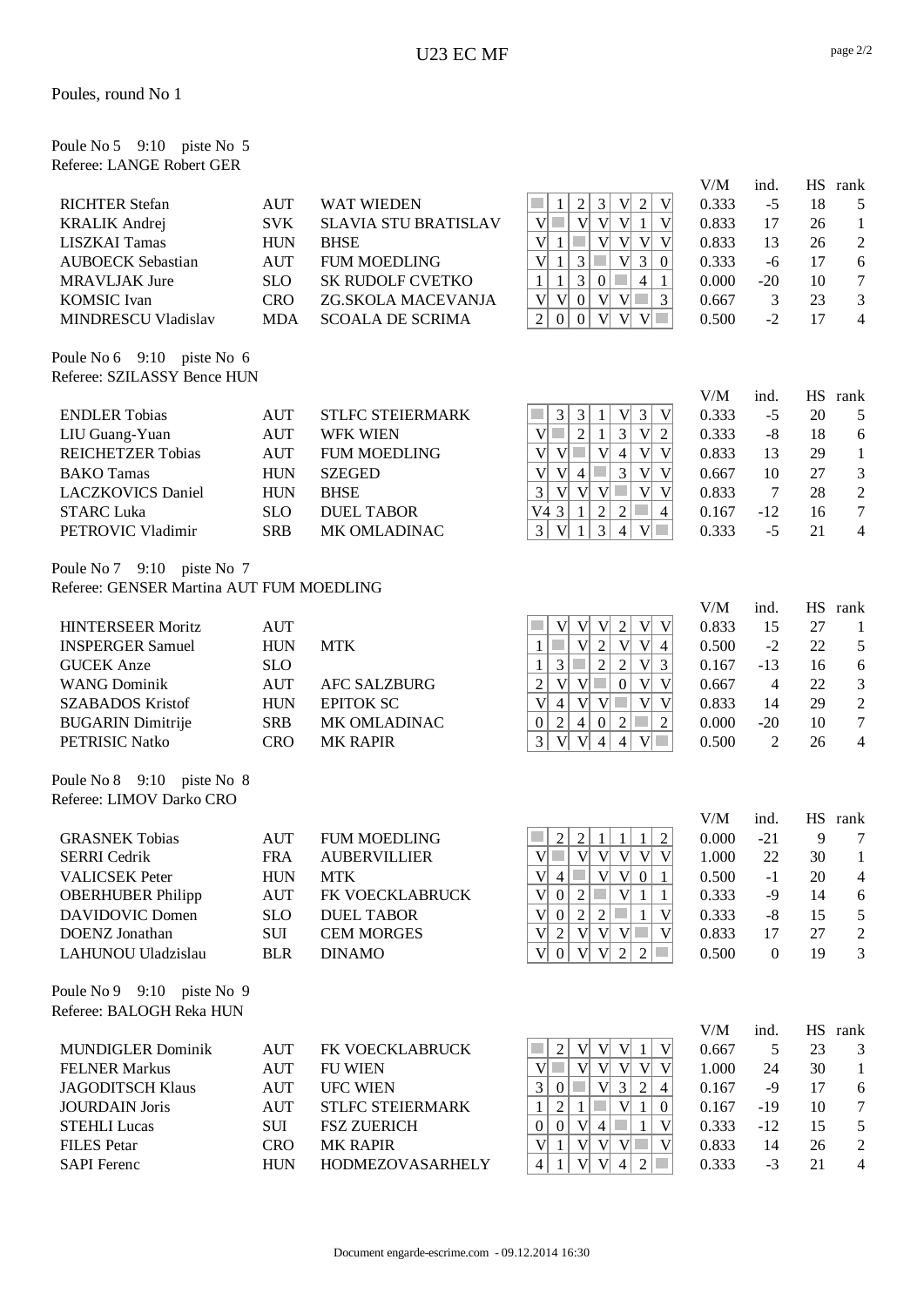#### Ranking of poules, round No 1 (ordered by ranking - 63 fencers)

| <b>FELNER Markus</b><br><b>SERRI</b> Cedrik<br><b>NEMETH Gabor</b><br><b>MATYAS Balint</b><br>DOENZ Jonathan<br><b>KRALIK Andrej</b><br><b>HINTERSEER Moritz</b><br><b>SZABADOS Kristof</b> | <b>AUT</b><br><b>FRA</b><br><b>HUN</b><br><b>HUN</b><br>SUI<br><b>SVK</b><br><b>AUT</b>                                                                                                                                                                                                                                                                                                                                                                                                                                                                                                                                                                                                                                                                                                                                                                                                                               | <b>FU WIEN</b><br><b>AUBERVILLIER</b><br><b>BHSE</b><br><b>TOREKVES</b><br><b>CEM MORGES</b><br>SLAVIA STU BRATISLAV                                                                                                          | 1.000<br>1.000<br>1.000<br>1.000<br>0.833               | 24<br>22<br>18<br>16             | 30<br>30<br>30<br>30                                                                                 | qualifier<br>qualifier<br>qualifier |
|---------------------------------------------------------------------------------------------------------------------------------------------------------------------------------------------|-----------------------------------------------------------------------------------------------------------------------------------------------------------------------------------------------------------------------------------------------------------------------------------------------------------------------------------------------------------------------------------------------------------------------------------------------------------------------------------------------------------------------------------------------------------------------------------------------------------------------------------------------------------------------------------------------------------------------------------------------------------------------------------------------------------------------------------------------------------------------------------------------------------------------|-------------------------------------------------------------------------------------------------------------------------------------------------------------------------------------------------------------------------------|---------------------------------------------------------|----------------------------------|------------------------------------------------------------------------------------------------------|-------------------------------------|
|                                                                                                                                                                                             |                                                                                                                                                                                                                                                                                                                                                                                                                                                                                                                                                                                                                                                                                                                                                                                                                                                                                                                       |                                                                                                                                                                                                                               |                                                         |                                  |                                                                                                      |                                     |
|                                                                                                                                                                                             |                                                                                                                                                                                                                                                                                                                                                                                                                                                                                                                                                                                                                                                                                                                                                                                                                                                                                                                       |                                                                                                                                                                                                                               |                                                         |                                  |                                                                                                      |                                     |
|                                                                                                                                                                                             |                                                                                                                                                                                                                                                                                                                                                                                                                                                                                                                                                                                                                                                                                                                                                                                                                                                                                                                       |                                                                                                                                                                                                                               |                                                         |                                  |                                                                                                      |                                     |
|                                                                                                                                                                                             |                                                                                                                                                                                                                                                                                                                                                                                                                                                                                                                                                                                                                                                                                                                                                                                                                                                                                                                       |                                                                                                                                                                                                                               |                                                         |                                  |                                                                                                      | qualifier                           |
|                                                                                                                                                                                             |                                                                                                                                                                                                                                                                                                                                                                                                                                                                                                                                                                                                                                                                                                                                                                                                                                                                                                                       |                                                                                                                                                                                                                               |                                                         | 17                               | 27                                                                                                   | qualifier                           |
|                                                                                                                                                                                             |                                                                                                                                                                                                                                                                                                                                                                                                                                                                                                                                                                                                                                                                                                                                                                                                                                                                                                                       |                                                                                                                                                                                                                               | 0.833                                                   | 17                               | 26                                                                                                   | qualifier                           |
|                                                                                                                                                                                             |                                                                                                                                                                                                                                                                                                                                                                                                                                                                                                                                                                                                                                                                                                                                                                                                                                                                                                                       |                                                                                                                                                                                                                               | 0.833                                                   | 15                               | 27                                                                                                   | qualifier                           |
|                                                                                                                                                                                             | <b>HUN</b>                                                                                                                                                                                                                                                                                                                                                                                                                                                                                                                                                                                                                                                                                                                                                                                                                                                                                                            | <b>EPITOK SC</b>                                                                                                                                                                                                              | 0.833                                                   | 14                               | 29                                                                                                   | qualifier                           |
| <b>FILES</b> Petar                                                                                                                                                                          | <b>CRO</b>                                                                                                                                                                                                                                                                                                                                                                                                                                                                                                                                                                                                                                                                                                                                                                                                                                                                                                            | <b>MK RAPIR</b>                                                                                                                                                                                                               | 0.833                                                   | 14                               | 26                                                                                                   | qualifier                           |
| <b>REICHETZER Tobias</b>                                                                                                                                                                    | <b>AUT</b>                                                                                                                                                                                                                                                                                                                                                                                                                                                                                                                                                                                                                                                                                                                                                                                                                                                                                                            | <b>FUM MOEDLING</b>                                                                                                                                                                                                           | 0.833                                                   | 13                               | 29                                                                                                   | qualifier                           |
|                                                                                                                                                                                             | <b>AUT</b>                                                                                                                                                                                                                                                                                                                                                                                                                                                                                                                                                                                                                                                                                                                                                                                                                                                                                                            | <b>FUM MOEDLING</b>                                                                                                                                                                                                           | 0.833                                                   | 13                               | 27                                                                                                   | qualifier                           |
|                                                                                                                                                                                             |                                                                                                                                                                                                                                                                                                                                                                                                                                                                                                                                                                                                                                                                                                                                                                                                                                                                                                                       | <b>BHSE</b>                                                                                                                                                                                                                   | 0.833                                                   | 13                               | 26                                                                                                   | qualifier                           |
|                                                                                                                                                                                             |                                                                                                                                                                                                                                                                                                                                                                                                                                                                                                                                                                                                                                                                                                                                                                                                                                                                                                                       | <b>UTE</b>                                                                                                                                                                                                                    | 0.833                                                   | 12                               | 27                                                                                                   | qualifier                           |
|                                                                                                                                                                                             | <b>AUT</b>                                                                                                                                                                                                                                                                                                                                                                                                                                                                                                                                                                                                                                                                                                                                                                                                                                                                                                            | STLFC STEIERMARK                                                                                                                                                                                                              | 0.833                                                   | 11                               | 28                                                                                                   | qualifier                           |
|                                                                                                                                                                                             |                                                                                                                                                                                                                                                                                                                                                                                                                                                                                                                                                                                                                                                                                                                                                                                                                                                                                                                       | <b>BHSE</b>                                                                                                                                                                                                                   | 0.833                                                   | $\tau$                           | 28                                                                                                   | qualifier                           |
|                                                                                                                                                                                             | <b>AUT</b>                                                                                                                                                                                                                                                                                                                                                                                                                                                                                                                                                                                                                                                                                                                                                                                                                                                                                                            | <b>AFC SALZBURG</b>                                                                                                                                                                                                           | 0.667                                                   | 14                               | 26                                                                                                   | qualifier                           |
|                                                                                                                                                                                             |                                                                                                                                                                                                                                                                                                                                                                                                                                                                                                                                                                                                                                                                                                                                                                                                                                                                                                                       | <b>SZEGED</b>                                                                                                                                                                                                                 | 0.667                                                   | 10                               | 27                                                                                                   | qualifier                           |
|                                                                                                                                                                                             | <b>SVK</b>                                                                                                                                                                                                                                                                                                                                                                                                                                                                                                                                                                                                                                                                                                                                                                                                                                                                                                            | <b>SLAVIA STU BRATISLAV</b>                                                                                                                                                                                                   | 0.667                                                   | 9                                | 26                                                                                                   | qualifier                           |
|                                                                                                                                                                                             |                                                                                                                                                                                                                                                                                                                                                                                                                                                                                                                                                                                                                                                                                                                                                                                                                                                                                                                       | ZG.SKOLA MACEVANJA                                                                                                                                                                                                            | 0.667                                                   | 7                                | 24                                                                                                   | qualifier                           |
|                                                                                                                                                                                             |                                                                                                                                                                                                                                                                                                                                                                                                                                                                                                                                                                                                                                                                                                                                                                                                                                                                                                                       | <b>EPITOK SC</b>                                                                                                                                                                                                              | 0.667                                                   | 5                                | 26                                                                                                   | qualifier                           |
|                                                                                                                                                                                             | SUI                                                                                                                                                                                                                                                                                                                                                                                                                                                                                                                                                                                                                                                                                                                                                                                                                                                                                                                   | <b>CEM MORGES</b>                                                                                                                                                                                                             | 0.667                                                   | 5                                | 24                                                                                                   | qualifier                           |
|                                                                                                                                                                                             | <b>AUT</b>                                                                                                                                                                                                                                                                                                                                                                                                                                                                                                                                                                                                                                                                                                                                                                                                                                                                                                            | FK VOECKLABRUCK                                                                                                                                                                                                               | 0.667                                                   | 5                                | 23                                                                                                   | qualifier                           |
|                                                                                                                                                                                             | <b>SVK</b>                                                                                                                                                                                                                                                                                                                                                                                                                                                                                                                                                                                                                                                                                                                                                                                                                                                                                                            | <b>SLAVIA STU BRATISLAV</b>                                                                                                                                                                                                   | 0.667                                                   | 4                                | 26                                                                                                   | qualifier                           |
|                                                                                                                                                                                             |                                                                                                                                                                                                                                                                                                                                                                                                                                                                                                                                                                                                                                                                                                                                                                                                                                                                                                                       |                                                                                                                                                                                                                               | 0.667                                                   |                                  | 22                                                                                                   | qualifier                           |
|                                                                                                                                                                                             |                                                                                                                                                                                                                                                                                                                                                                                                                                                                                                                                                                                                                                                                                                                                                                                                                                                                                                                       |                                                                                                                                                                                                                               |                                                         |                                  | 23                                                                                                   | qualifier                           |
|                                                                                                                                                                                             |                                                                                                                                                                                                                                                                                                                                                                                                                                                                                                                                                                                                                                                                                                                                                                                                                                                                                                                       |                                                                                                                                                                                                                               |                                                         |                                  | 25                                                                                                   | qualifier                           |
|                                                                                                                                                                                             |                                                                                                                                                                                                                                                                                                                                                                                                                                                                                                                                                                                                                                                                                                                                                                                                                                                                                                                       | <b>MK RAPIR</b>                                                                                                                                                                                                               |                                                         |                                  |                                                                                                      | qualifier                           |
|                                                                                                                                                                                             |                                                                                                                                                                                                                                                                                                                                                                                                                                                                                                                                                                                                                                                                                                                                                                                                                                                                                                                       | <b>SCOALA DE SCRIMA</b>                                                                                                                                                                                                       |                                                         | $\overline{2}$                   | 23                                                                                                   | qualifier                           |
|                                                                                                                                                                                             | <b>CRO</b>                                                                                                                                                                                                                                                                                                                                                                                                                                                                                                                                                                                                                                                                                                                                                                                                                                                                                                            |                                                                                                                                                                                                                               | 0.500                                                   | $\mathbf{1}$                     | 25                                                                                                   | qualifier                           |
|                                                                                                                                                                                             | <b>SVK</b>                                                                                                                                                                                                                                                                                                                                                                                                                                                                                                                                                                                                                                                                                                                                                                                                                                                                                                            | <b>SLAVIA STU BRATISLAV</b>                                                                                                                                                                                                   | 0.500                                                   | 1                                | 24                                                                                                   | qualifier                           |
|                                                                                                                                                                                             |                                                                                                                                                                                                                                                                                                                                                                                                                                                                                                                                                                                                                                                                                                                                                                                                                                                                                                                       | <b>UTE</b>                                                                                                                                                                                                                    | 0.500                                                   | $\boldsymbol{0}$                 | 24                                                                                                   | qualifier                           |
|                                                                                                                                                                                             | <b>BLR</b>                                                                                                                                                                                                                                                                                                                                                                                                                                                                                                                                                                                                                                                                                                                                                                                                                                                                                                            | <b>DINAMO</b>                                                                                                                                                                                                                 | 0.500                                                   | $\boldsymbol{0}$                 | 19                                                                                                   | qualifier                           |
|                                                                                                                                                                                             | <b>SRB</b>                                                                                                                                                                                                                                                                                                                                                                                                                                                                                                                                                                                                                                                                                                                                                                                                                                                                                                            | MK OMLADINAC                                                                                                                                                                                                                  | 0.500                                                   | $-1$                             | 24                                                                                                   | qualifier                           |
|                                                                                                                                                                                             |                                                                                                                                                                                                                                                                                                                                                                                                                                                                                                                                                                                                                                                                                                                                                                                                                                                                                                                       | <b>MTK</b>                                                                                                                                                                                                                    | 0.500                                                   | $-1$                             | 20                                                                                                   | qualifier                           |
|                                                                                                                                                                                             |                                                                                                                                                                                                                                                                                                                                                                                                                                                                                                                                                                                                                                                                                                                                                                                                                                                                                                                       | <b>MTK</b>                                                                                                                                                                                                                    | 0.500                                                   | $-2$                             | 22                                                                                                   | qualifier                           |
|                                                                                                                                                                                             |                                                                                                                                                                                                                                                                                                                                                                                                                                                                                                                                                                                                                                                                                                                                                                                                                                                                                                                       | <b>SCOALA DE SCRIMA</b>                                                                                                                                                                                                       | 0.500                                                   | $-2$                             | 19                                                                                                   | qualifier                           |
|                                                                                                                                                                                             | <b>MDA</b>                                                                                                                                                                                                                                                                                                                                                                                                                                                                                                                                                                                                                                                                                                                                                                                                                                                                                                            | <b>SCOALA DE SCRIMA</b>                                                                                                                                                                                                       | 0.500                                                   | $-2$                             | 17                                                                                                   | qualifier                           |
|                                                                                                                                                                                             | <b>GER</b>                                                                                                                                                                                                                                                                                                                                                                                                                                                                                                                                                                                                                                                                                                                                                                                                                                                                                                            | SV MEDIZIN BAUTZEN                                                                                                                                                                                                            | 0.500                                                   | $-3$                             | 19                                                                                                   | qualifier                           |
|                                                                                                                                                                                             |                                                                                                                                                                                                                                                                                                                                                                                                                                                                                                                                                                                                                                                                                                                                                                                                                                                                                                                       | <b>HODMEZOVASARHELY</b>                                                                                                                                                                                                       | 0.333                                                   | $-3$                             | 21                                                                                                   | qualifier                           |
|                                                                                                                                                                                             | <b>SRB</b>                                                                                                                                                                                                                                                                                                                                                                                                                                                                                                                                                                                                                                                                                                                                                                                                                                                                                                            | MK OMLADINAC                                                                                                                                                                                                                  | 0.333                                                   | $-5$                             | 21                                                                                                   | qualifier                           |
|                                                                                                                                                                                             | <b>AUT</b>                                                                                                                                                                                                                                                                                                                                                                                                                                                                                                                                                                                                                                                                                                                                                                                                                                                                                                            | STLFC STEIERMARK                                                                                                                                                                                                              | 0.333                                                   | $-5$                             | 20                                                                                                   | qualifier                           |
|                                                                                                                                                                                             | <b>AUT</b>                                                                                                                                                                                                                                                                                                                                                                                                                                                                                                                                                                                                                                                                                                                                                                                                                                                                                                            | WAT WIEDEN                                                                                                                                                                                                                    | 0.333                                                   | $-5$                             | 18                                                                                                   | qualifier                           |
|                                                                                                                                                                                             | <b>AUT</b>                                                                                                                                                                                                                                                                                                                                                                                                                                                                                                                                                                                                                                                                                                                                                                                                                                                                                                            | <b>FUM MOEDLING</b>                                                                                                                                                                                                           | 0.333                                                   | $-6$                             | 17                                                                                                   | qualifier                           |
|                                                                                                                                                                                             | <b>AUT</b>                                                                                                                                                                                                                                                                                                                                                                                                                                                                                                                                                                                                                                                                                                                                                                                                                                                                                                            | WFK WIEN                                                                                                                                                                                                                      | 0.333                                                   | $-8$                             | 18                                                                                                   | qualifier                           |
|                                                                                                                                                                                             | <b>SLO</b>                                                                                                                                                                                                                                                                                                                                                                                                                                                                                                                                                                                                                                                                                                                                                                                                                                                                                                            | <b>DUEL TABOR</b>                                                                                                                                                                                                             | 0.333                                                   | $-8$                             | 15                                                                                                   | qualifier                           |
|                                                                                                                                                                                             | <b>AUT</b>                                                                                                                                                                                                                                                                                                                                                                                                                                                                                                                                                                                                                                                                                                                                                                                                                                                                                                            | FK VOECKLABRUCK                                                                                                                                                                                                               | 0.333                                                   | $-9$                             | 14                                                                                                   | qualifier                           |
|                                                                                                                                                                                             | <b>AUT</b>                                                                                                                                                                                                                                                                                                                                                                                                                                                                                                                                                                                                                                                                                                                                                                                                                                                                                                            | STLFC STEIERMARK                                                                                                                                                                                                              | 0.333                                                   | $-11$                            | 16                                                                                                   | qualifier                           |
|                                                                                                                                                                                             |                                                                                                                                                                                                                                                                                                                                                                                                                                                                                                                                                                                                                                                                                                                                                                                                                                                                                                                       |                                                                                                                                                                                                                               |                                                         |                                  | 14                                                                                                   | qualifier                           |
|                                                                                                                                                                                             | <b>ETTELT Maximilian</b><br><b>LISZKAI Tamas</b><br><b>MESZAROS Tamas</b><br><b>STUEHLER Sven</b><br><b>LACZKOVICS Daniel</b><br><b>LANGER Mario</b><br><b>BAKO</b> Tamas<br><b>SIMEUNOVIC Rastislav</b><br><b>DINKOVIC Eric</b><br><b>SZABADOS</b> Gabor<br><b>STALDER</b> Leonard<br><b>MUNDIGLER Dominik</b><br><b>BLANAR Samuel</b><br><b>WANG Dominik</b><br><b>KOMSIC</b> Ivan<br><b>DOBIASCH Martin</b><br>PETRISIC Natko<br>VADANIUC Eugeniu<br><b>SMREKAR Leo</b><br><b>GALAN</b> Jan<br><b>BALOGH Boldizsar</b><br>LAHUNOU Uladzislau<br>KOVACEVIC Miljan<br><b>VALICSEK Peter</b><br><b>INSPERGER Samuel</b><br>POSTOVAN Constantin<br>MINDRESCU Vladislav<br><b>BARTLING Renaldo</b><br><b>SAPI</b> Ferenc<br>PETROVIC Vladimir<br><b>ENDLER Tobias</b><br><b>RICHTER Stefan</b><br><b>AUBOECK Sebastian</b><br>LIU Guang-Yuan<br>DAVIDOVIC Domen<br><b>OBERHUBER Philipp</b><br><b>SCHREINER Raphael</b> | <b>HUN</b><br>${\rm HUN}$<br><b>HUN</b><br><b>HUN</b><br><b>CRO</b><br><b>HUN</b><br><b>AUT</b><br><b>CRO</b><br><b>AUT</b><br><b>CRO</b><br><b>MDA</b><br><b>HUN</b><br><b>HUN</b><br><b>HUN</b><br><b>MDA</b><br><b>HUN</b> | <b>AFC SALZBURG</b><br>ZG.SKOLA MACEVANJA<br>WAT WIEDEN | 0.667<br>0.500<br>0.500<br>0.500 | 4<br>3<br>3<br>$\mathfrak{2}$<br><b>DLAPA</b> Christoph<br>STLFC STEIERMARK<br>AUT<br>0.333<br>$-11$ | 26                                  |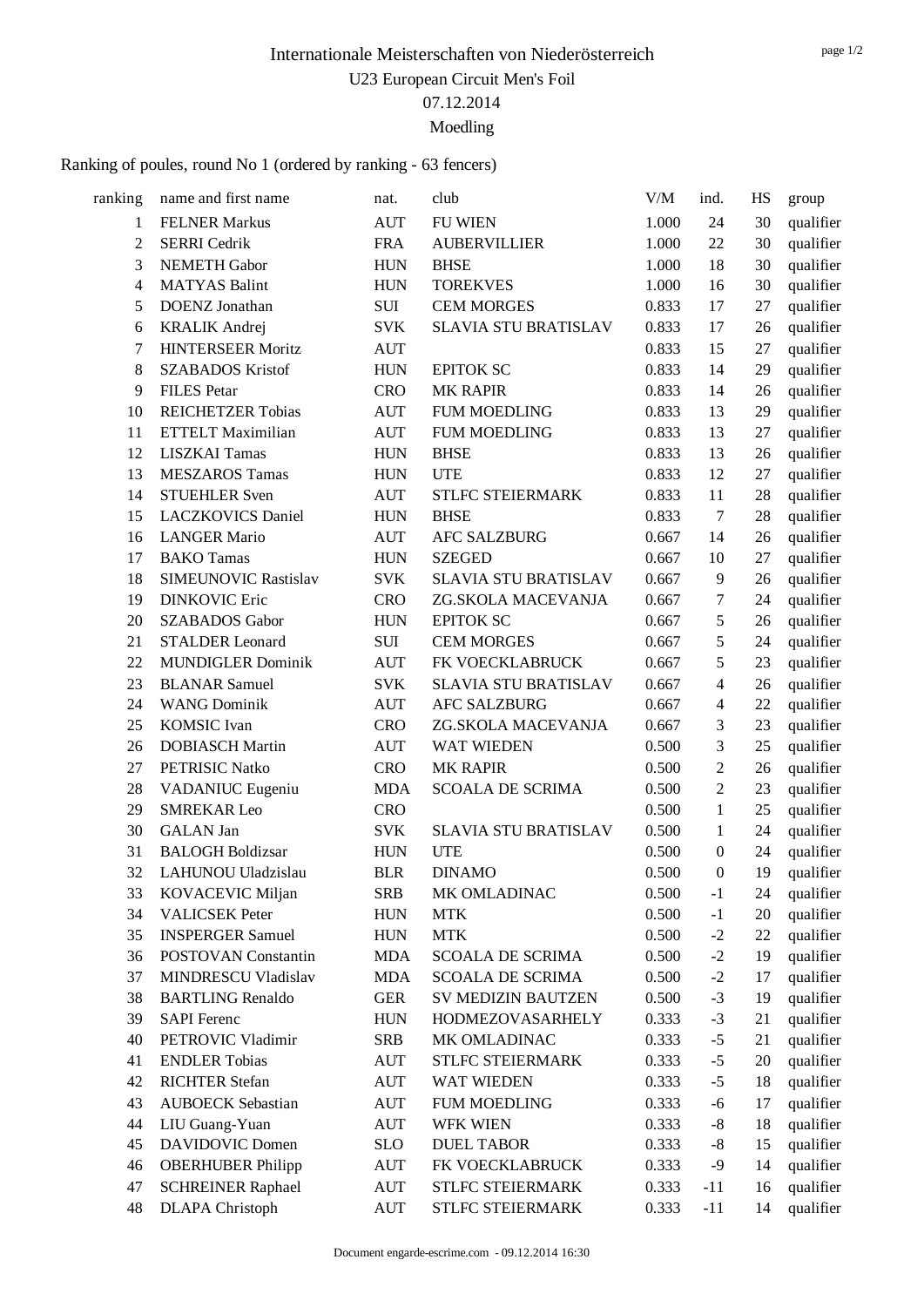#### Ranking of poules, round No 1 (ordered by ranking - 63 fencers)

| ranking | name and first name       | nat.       | club                      | V/M   | ind.  | HS | group      |
|---------|---------------------------|------------|---------------------------|-------|-------|----|------------|
| 49      | <b>STEHLI Lucas</b>       | <b>SUI</b> | <b>FSZ ZUERICH</b>        | 0.333 | $-12$ | 15 | qualifier  |
| 50      | PAVLOVIC Dan              | <b>SLO</b> | <b>DUEL TABOR</b>         | 0.167 | $-5$  | 22 | qualifier  |
| 51      | FIJAVZ BACOVNIK Lovro     | SLO.       | <b>SK RUDOLF CVETKO</b>   | 0.167 | $-8$  | 20 | eliminated |
| 52      | <b>JAGODITSCH Klaus</b>   | <b>AUT</b> | <b>UFC WIEN</b>           | 0.167 | -9    | 17 | eliminated |
| 53      | <b>DOUSSE</b> Christian   | <b>SUI</b> | <b>CAL LAUSANNE</b>       | 0.167 | $-10$ | 17 | eliminated |
| 54      | <b>HAGEN</b> Timon        | <b>NED</b> | <b>SCHERMCENTRUM AMST</b> | 0.167 | $-12$ | 17 | eliminated |
| 55      | <b>LEITNER Tobias</b>     | <b>AUT</b> | <b>AFC SALZBURG</b>       | 0.167 | $-12$ | 16 | eliminated |
| 55      | <b>STARC Luka</b>         | <b>SLO</b> | <b>DUEL TABOR</b>         | 0.167 | $-12$ | 16 | eliminated |
| 57      | <b>GUCEK</b> Anze         | <b>SLO</b> |                           | 0.167 | $-13$ | 16 | eliminated |
| 58      | <b>JOURDAIN</b> Joris     | <b>AUT</b> | <b>STLFC STEIERMARK</b>   | 0.167 | $-19$ | 10 | eliminated |
| 59      | <b>BUGARIN</b> Dimitrije  | <b>SRB</b> | <b>MK OMLADINAC</b>       | 0.000 | $-20$ | 10 | eliminated |
| 59      | <b>MRAVLJAK Jure</b>      | SLO.       | <b>SK RUDOLF CVETKO</b>   | 0.000 | $-20$ | 10 | eliminated |
| 61      | <b>GRASNEK Tobias</b>     | <b>AUT</b> | <b>FUM MOEDLING</b>       | 0.000 | $-21$ | 9  | eliminated |
| 61      | <b>TRSTENJAK Tim</b>      | <b>SLO</b> | <b>DUEL TABOR</b>         | 0.000 | $-21$ | 9  | eliminated |
| 63      | <b>BRUNNER Konstantin</b> | AUT        |                           | 0.000 | $-25$ | 5  | eliminated |
|         |                           |            |                           |       |       |    |            |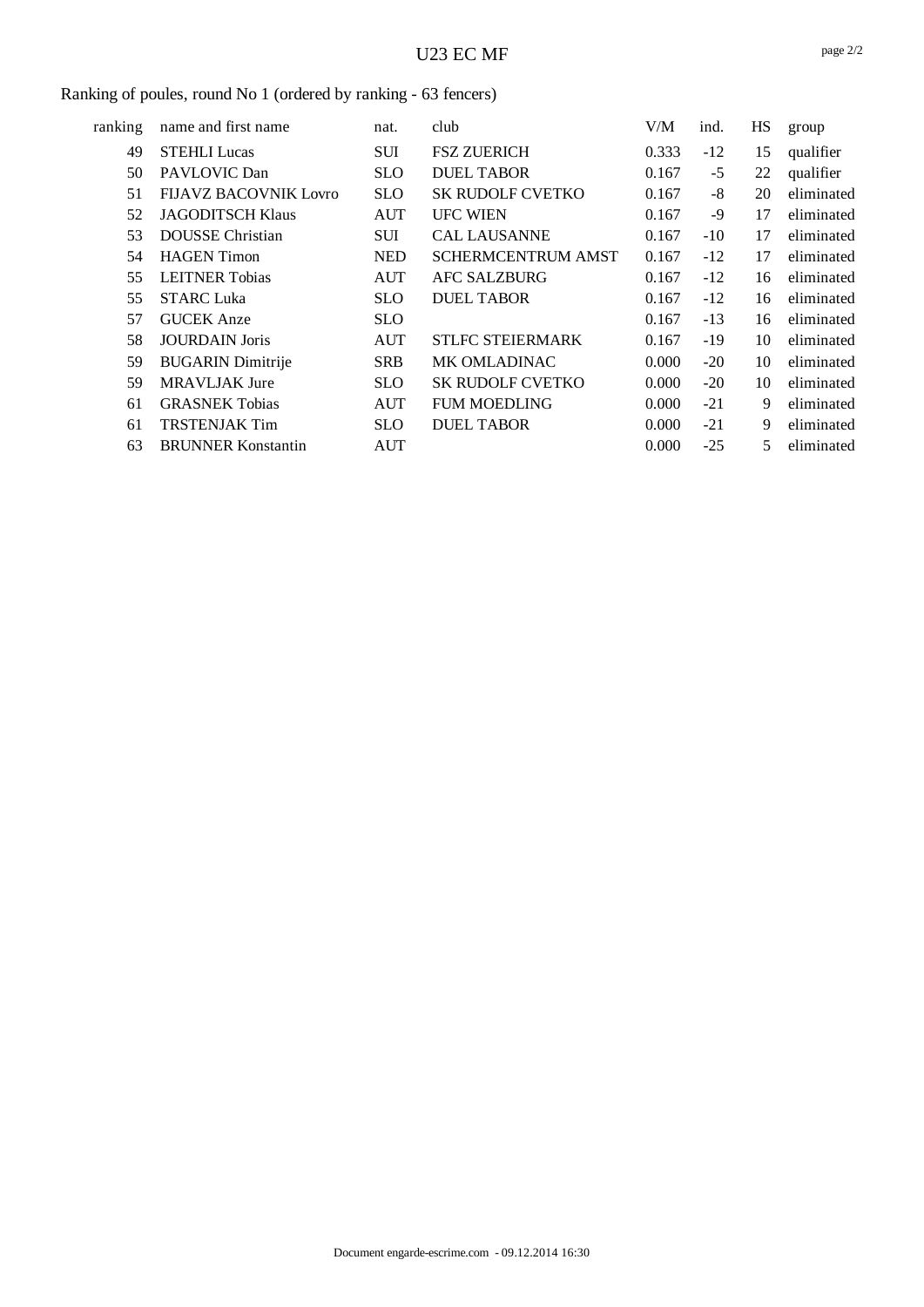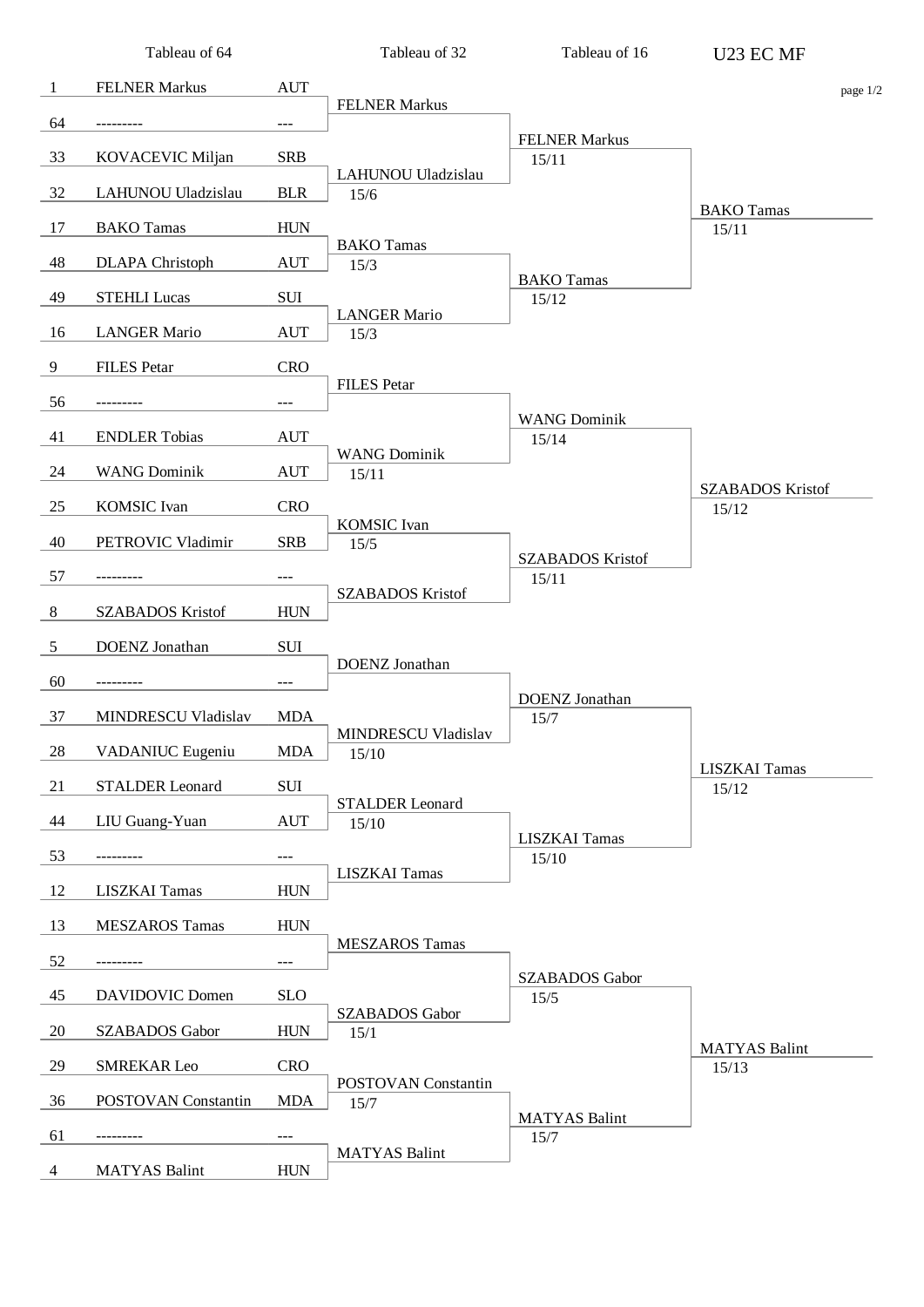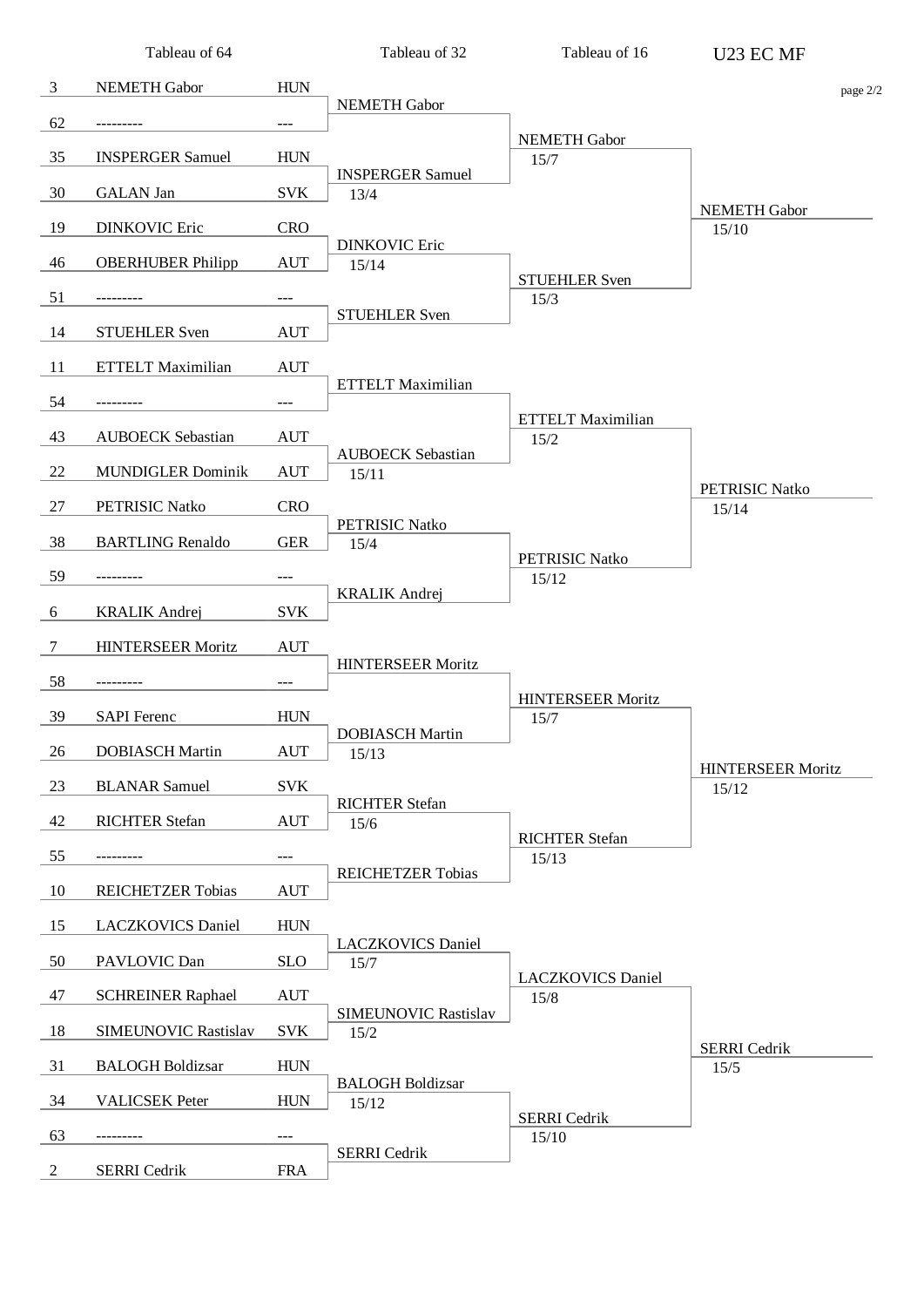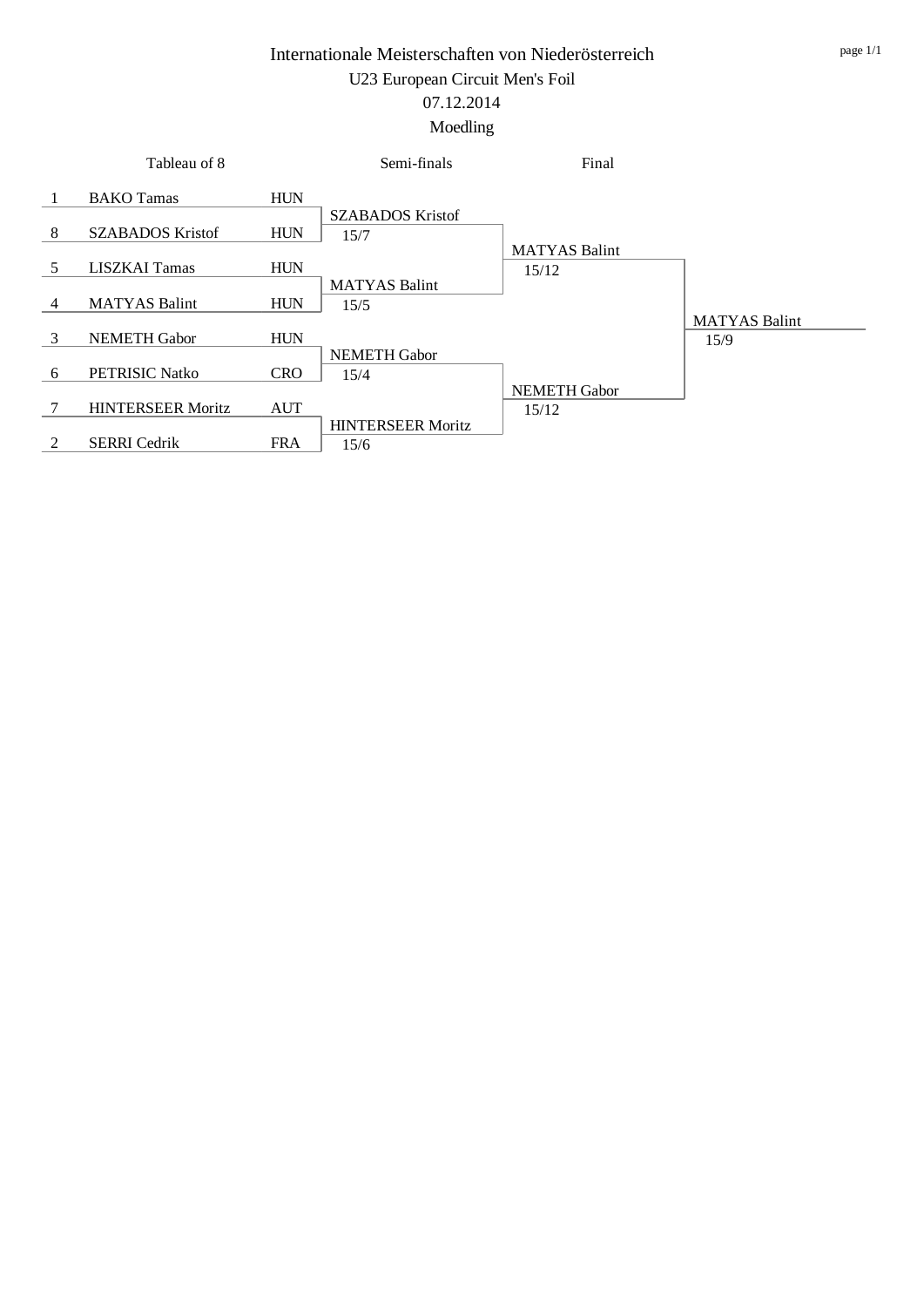# Overall ranking (ordered by ranking - 63 fencers)

| rank           | name and first name                         | flag                    |                                  | club                        | date of birth | licence  |
|----------------|---------------------------------------------|-------------------------|----------------------------------|-----------------------------|---------------|----------|
|                |                                             |                         | nat.                             |                             |               |          |
| 1              | <b>MATYAS Balint</b><br><b>NEMETH Gabor</b> |                         | <b>HUN</b>                       | <b>TOREKVES</b>             | 6/1/1994      | 00003551 |
| $\overline{2}$ |                                             | an<br>Tan               | <b>HUN</b>                       | <b>BHSE</b>                 | 24/2/1993     | 00001764 |
| 3              | <b>HINTERSEER Moritz</b>                    |                         | <b>AUT</b>                       |                             | 18/7/1984     | 00688154 |
| 3              | <b>SZABADOS Kristof</b>                     | er<br>He                | <b>HUN</b>                       | <b>EPITOK SC</b>            | 11/3/1990     | 00002465 |
| 5              | <b>SERRI</b> Cedrik                         | П                       | <b>FRA</b>                       | <b>AUBERVILLIER</b>         | 14/2/1991     | 00688744 |
| 6              | <b>LISZKAI Tamas</b>                        |                         | <b>HUN</b>                       | <b>BHSE</b>                 | 25/6/1995     | 00002061 |
| 7              | <b>BAKO</b> Tamas                           | $\frac{1}{2}$           | <b>HUN</b>                       | <b>SZEGED</b>               | 18/6/1995     | 00003587 |
| 8              | PETRISIC Natko                              |                         | <b>CRO</b>                       | <b>MK RAPIR</b>             | 19/6/1993     | 00001588 |
| 9              | <b>FELNER Markus</b>                        |                         | $\mathop{\rm AUT}$               | <b>FU WIEN</b>              | 1/9/1994      | 00001940 |
| 10             | DOENZ Jonathan                              | Ŧ                       | SUI                              | <b>CEM MORGES</b>           | 4/3/1991      | 00690824 |
| 11             | <b>ETTELT Maximilian</b>                    | ÷,                      | $\mathop{\rm AUT}$               | <b>FUM MOEDLING</b>         | 4/10/1995     | 00005241 |
| 12             | <b>STUEHLER Sven</b>                        |                         | $\mathbf{A}\mathbf{U}\mathbf{T}$ | STLFC STEIERMARK            | 29/8/1991     | 00688188 |
| 13             | <b>LACZKOVICS Daniel</b>                    |                         | <b>HUN</b>                       | <b>BHSE</b>                 | 4/8/1994      | 00002064 |
| 14             | <b>SZABADOS</b> Gabor                       |                         | <b>HUN</b>                       | <b>EPITOK SC</b>            | 6/6/1985      | 00689463 |
| 15             | <b>WANG Dominik</b>                         | ÷,                      | <b>AUT</b>                       | <b>AFC SALZBURG</b>         | 17/4/1981     | 00688192 |
| 16             | <b>RICHTER Stefan</b>                       |                         | $\mathbf{A}\mathbf{U}\mathbf{T}$ | <b>WAT WIEDEN</b>           | 6/3/1978      | 00736261 |
| 17             | <b>KRALIK Andrej</b>                        | U                       | <b>SVK</b>                       | SLAVIA STU BRATISLAV        | 1/1/1991      | 00690500 |
| 18             | <b>FILES</b> Petar                          | $\circledast$           | <b>CRO</b>                       | <b>MK RAPIR</b>             | 26/7/1997     | 00777797 |
| 19             | <b>REICHETZER Tobias</b>                    |                         | $\mathop{\rm AUT}$               | <b>FUM MOEDLING</b>         | 8/10/1994     | 00001951 |
| 20             | <b>MESZAROS Tamas</b>                       |                         | <b>HUN</b>                       | <b>UTE</b>                  | 25/4/1998     | 00828102 |
| 21             | <b>LANGER Mario</b>                         | ÷                       | $\mathop{\rm AUT}$               | <b>AFC SALZBURG</b>         | 30/10/1995    | 00001946 |
| 22             | SIMEUNOVIC Rastislav                        | க                       | <b>SVK</b>                       | <b>SLAVIA STU BRATISLAV</b> | 7/2/1995      | 00000035 |
| 23             | <b>DINKOVIC Eric</b>                        | $\frac{2}{1}$           | <b>CRO</b>                       | ZG.SKOLA MACEVANJA          | 13/7/1996     | 00828190 |
| 24             | <b>STALDER Leonard</b>                      |                         | SUI                              | <b>CEM MORGES</b>           | 21/11/1993    | 00001791 |
| 25             | <b>KOMSIC</b> Ivan                          | $\sqrt[3]{\frac{1}{2}}$ | <b>CRO</b>                       | ZG.SKOLA MACEVANJA          | 28/5/1990     | 00693419 |
| 26             | <b>DOBIASCH Martin</b>                      |                         | $\mathop{\rm AUT}$               | WAT WIEDEN                  | 18/7/1989     | 00688142 |
| $27\,$         | <b>BALOGH Boldizsar</b>                     |                         | <b>HUN</b>                       | <b>UTE</b>                  | 17/10/1996    | 00828240 |
| 28             | LAHUNOU Uladzislau                          |                         | <b>BLR</b>                       | <b>DINAMO</b>               | 7/10/1996     | 00831372 |
| 29             | <b>INSPERGER Samuel</b>                     |                         | <b>HUN</b>                       | <b>MTK</b>                  | 29/9/1996     | 00831962 |
| 30             | POSTOVAN Constantin                         | 图                       | <b>MDA</b>                       | <b>SCOALA DE SCRIMA</b>     | 3/6/1994      | 00834930 |
| 31             | MINDRESCU Vladislav                         | 图                       | <b>MDA</b>                       | <b>SCOALA DE SCRIMA</b>     | 8/4/1995      | 00830121 |
| 32             | <b>AUBOECK Sebastian</b>                    |                         | <b>AUT</b>                       | <b>FUM MOEDLING</b>         | 10/10/1998    | 00833803 |
| 33             | <b>MUNDIGLER Dominik</b>                    |                         | <b>AUT</b>                       | FK VOECKLABRUCK             | 21/2/1995     | 00001948 |
| 34             | <b>BLANAR Samuel</b>                        | ⋓                       | <b>SVK</b>                       | SLAVIA STU BRATISLAV        | 16/9/1994     | 00000032 |
| 35             | VADANIUC Eugeniu                            | 劇                       | <b>MDA</b>                       | <b>SCOALA DE SCRIMA</b>     | 7/6/1994      | 00727909 |
| 36             | <b>SMREKAR Leo</b>                          | $\widehat{\mathcal{R}}$ | <b>CRO</b>                       |                             | 21/5/2000     | 00835971 |
| 37             | <b>GALAN</b> Jan                            | யு                      | <b>SVK</b>                       | SLAVIA STU BRATISLAV        | 21/12/1995    | 00000036 |
| 38             | KOVACEVIC Miljan                            | $\mathbf{v}$            | <b>SRB</b>                       | MK OMLADINAC                | 16/4/1990     | 00830548 |
| 39             | <b>VALICSEK Peter</b>                       |                         | <b>HUN</b>                       | <b>MTK</b>                  | 9/4/1994      | 00003209 |
| 40             | <b>BARTLING Renaldo</b>                     |                         | <b>GER</b>                       | <b>SV MEDIZIN BAUTZEN</b>   | 5/11/1959     | 00692528 |
| 41             | <b>SAPI</b> Ferenc                          |                         | <b>HUN</b>                       | <b>HODMEZOVASARHELY</b>     | 25/10/1983    | 00837646 |
| 42             | PETROVIC Vladimir                           | $^{\circ}$              | <b>SRB</b>                       | MK OMLADINAC                | 20/5/1988     | 00690466 |
| 43             | <b>ENDLER Tobias</b>                        |                         | <b>AUT</b>                       | STLFC STEIERMARK            | 30/4/1995     |          |
| 44             | LIU Guang-Yuan                              |                         | <b>AUT</b>                       | <b>WFK WIEN</b>             | 29/5/1990     | 00694270 |
| 45             | <b>DAVIDOVIC Domen</b>                      | $\bullet$               | <b>SLO</b>                       | <b>DUEL TABOR</b>           | 2/5/1999      | 00833956 |
| 46             | <b>OBERHUBER Philipp</b>                    |                         | <b>AUT</b>                       | FK VOECKLABRUCK             | 25/5/1996     | 00777717 |
| 47             | <b>SCHREINER Raphael</b>                    |                         | <b>AUT</b>                       | STLFC STEIERMARK            | 9/7/1994      | 00001953 |
| 48             | <b>DLAPA</b> Christoph                      |                         | $\mathbf{A}\mathbf{U}\mathbf{T}$ | STLFC STEIERMARK            | 13/7/1992     | 00839207 |
|                |                                             |                         |                                  |                             |               |          |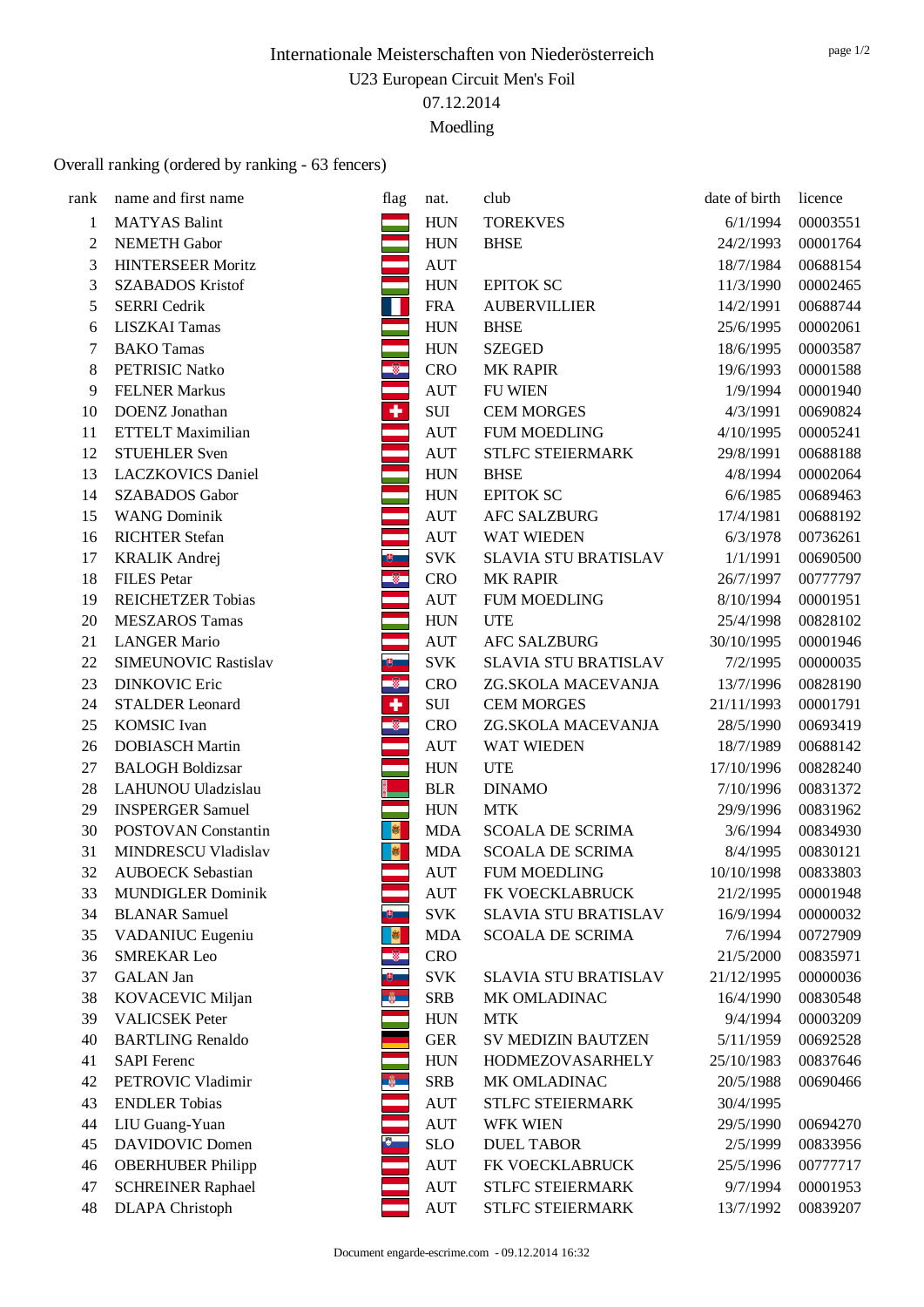## Overall ranking (ordered by ranking - 63 fencers)

| rank | name and first name          | flag          | nat.       | club                      | date of birth | licence  |
|------|------------------------------|---------------|------------|---------------------------|---------------|----------|
| 49   | <b>STEHLI Lucas</b>          | ٠             | <b>SUI</b> | <b>FSZ ZUERICH</b>        | 30/1/1984     | 00838973 |
| 50   | PAVLOVIC Dan                 | Ð             | <b>SLO</b> | <b>DUEL TABOR</b>         | 12/8/1996     | 00828244 |
| 51   | <b>FIJAVZ BACOVNIK Lovro</b> | ю.            | SLO.       | <b>SK RUDOLF CVETKO</b>   | 1/4/1995      | 00003641 |
| 52   | <b>JAGODITSCH Klaus</b>      |               | <b>AUT</b> | <b>UFC WIEN</b>           | 25/11/1972    | 00839256 |
| 53   | <b>DOUSSE</b> Christian      | ٠             | <b>SUI</b> | <b>CAL LAUSANNE</b>       | 16/5/1960     | 00690825 |
| 54   | <b>HAGEN</b> Timon           |               | <b>NED</b> | <b>SCHERMCENTRUM AMST</b> | 3/10/1987     | 00839034 |
| 55   | <b>LEITNER Tobias</b>        |               | AUT        | <b>AFC SALZBURG</b>       | 17/2/1989     | 00834819 |
| 55   | <b>STARC Luka</b>            | PŞ.           | <b>SLO</b> | <b>DUEL TABOR</b>         | 28/5/1998     | 00833959 |
| 57   | <b>GUCEK</b> Anze            |               | <b>SLO</b> |                           | 27/1/1985     | 00692894 |
| 58   | <b>JOURDAIN</b> Joris        |               | AUT        | <b>STLFC STEIERMARK</b>   | 17/9/1969     | 00839208 |
| 59   | <b>BUGARIN</b> Dimitrije     | $\frac{1}{2}$ | <b>SRB</b> | <b>MK OMLADINAC</b>       | 16/1/1997     | 00833931 |
| 59   | <b>MRAVLJAK Jure</b>         | Đ.            | <b>SLO</b> | <b>SK RUDOLF CVETKO</b>   | 25/2/1996     | 00830733 |
| 61   | <b>GRASNEK Tobias</b>        |               | <b>AUT</b> | <b>FUM MOEDLING</b>       | 12/5/1999     | 00833802 |
| 61   | <b>TRSTENJAK Tim</b>         |               | <b>SLO</b> | <b>DUEL TABOR</b>         | 26/8/1998     | 00833953 |
| 63   | <b>BRUNNER Konstantin</b>    |               | <b>AUT</b> |                           | 3/7/1968      | 00777536 |